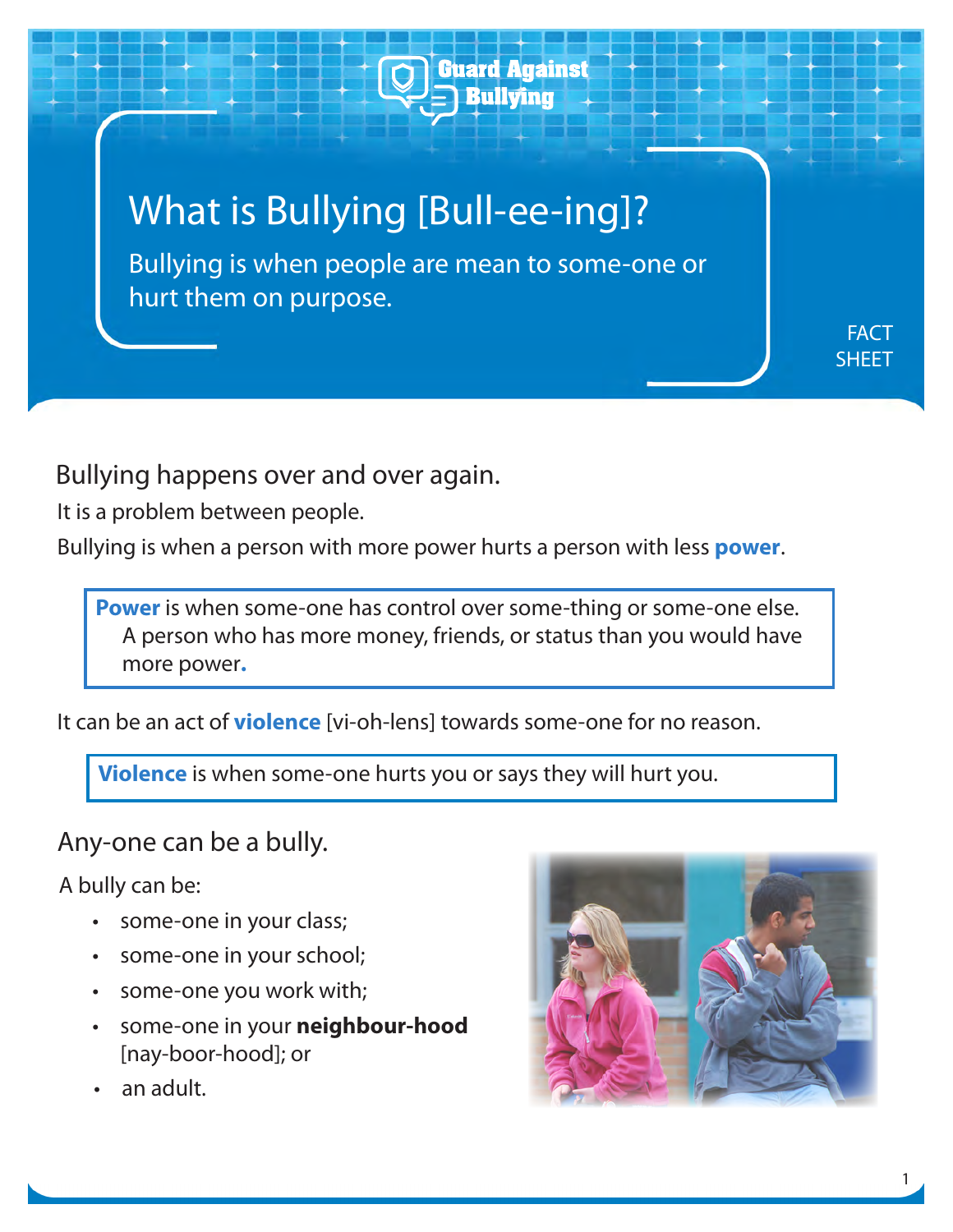## What can Bullying look like?

There are 4 main ways people bully:

# 1) Verbal Bullying

- This is when people say mean things to hurt you.
	- People may call you names, tease you, say things that are not true about you, or say they will hurt you.
	- They may say mean things about you, like how you look, how you talk, or how you dress.

# 2) Social [So-shull] Bullying

- This is when people try to hurt your friend-ships.
	- People may embarrass [em-bare-ess] you, not let you spend time with them, or blame you for some-thing they did.
	- They may only be friends with you if you do what they want you to do.

# 3) Physical [fizz-i-call] Bullying

- This is when people do mean things to hurt your body.
	- People may hit you, poke you, shove you, steal from you, or chase you.
	- It can also mean that people may break or steal things that belong to you.

# 4) Cyber [Sigh-burr] Bullying

- This is when people do or say mean things over the internet or with a cell phone.
	- People may say things about you on the internet or on the phone that are not nice.







• On the internet and cell phone, they may also play tricks on you.  $\qquad \qquad$  2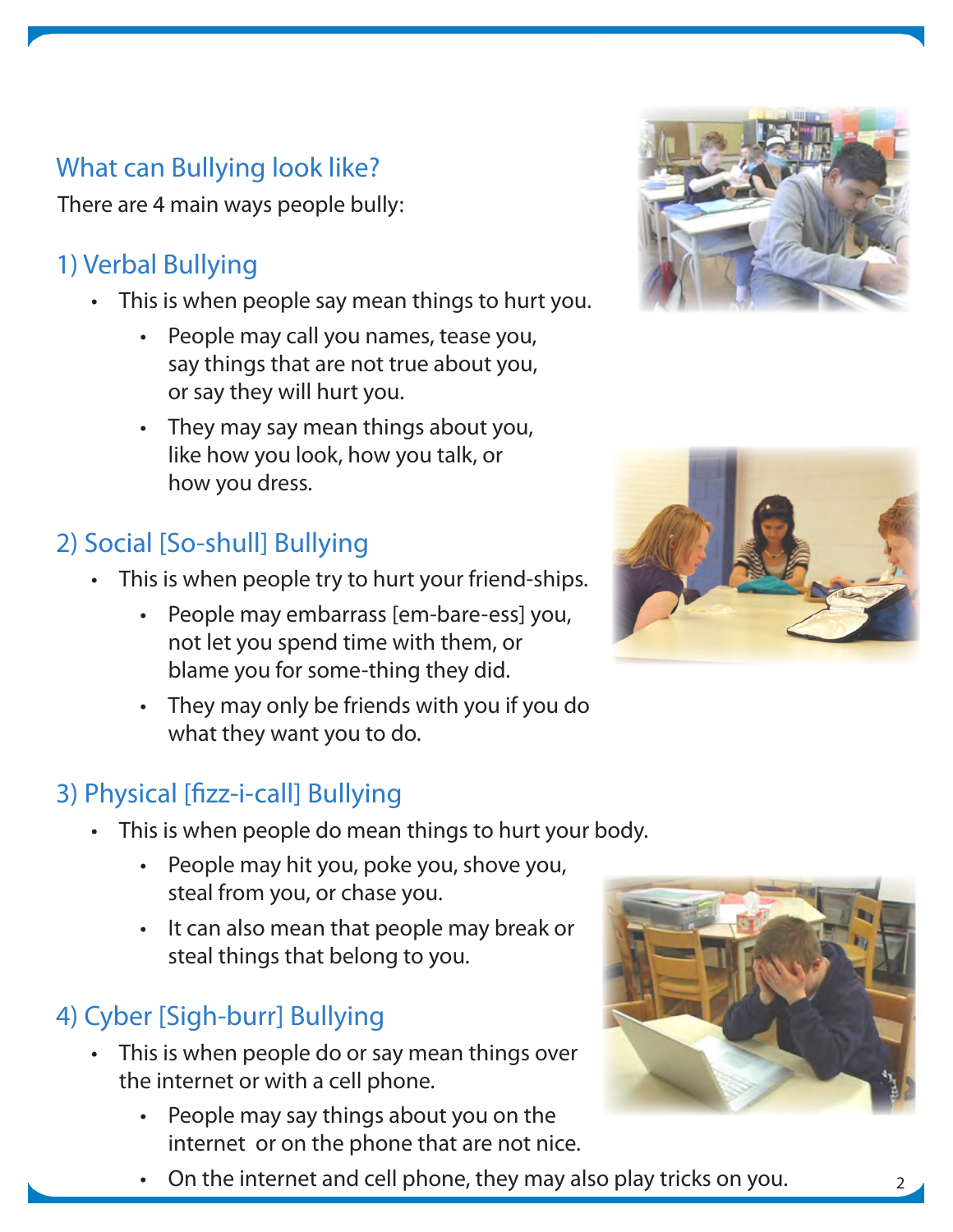## Where can Bullying happen?

Bullying can happen any-where. Here are some places it can happen:

- on a school play-ground or field;
- in the halls at school;
- on a date; or
- at work.

But remember, it can happen any-where.

#### **Not all conflict is bullying.**

It is different to joke with some-one, have a conflict, and tease than to bully some-one.